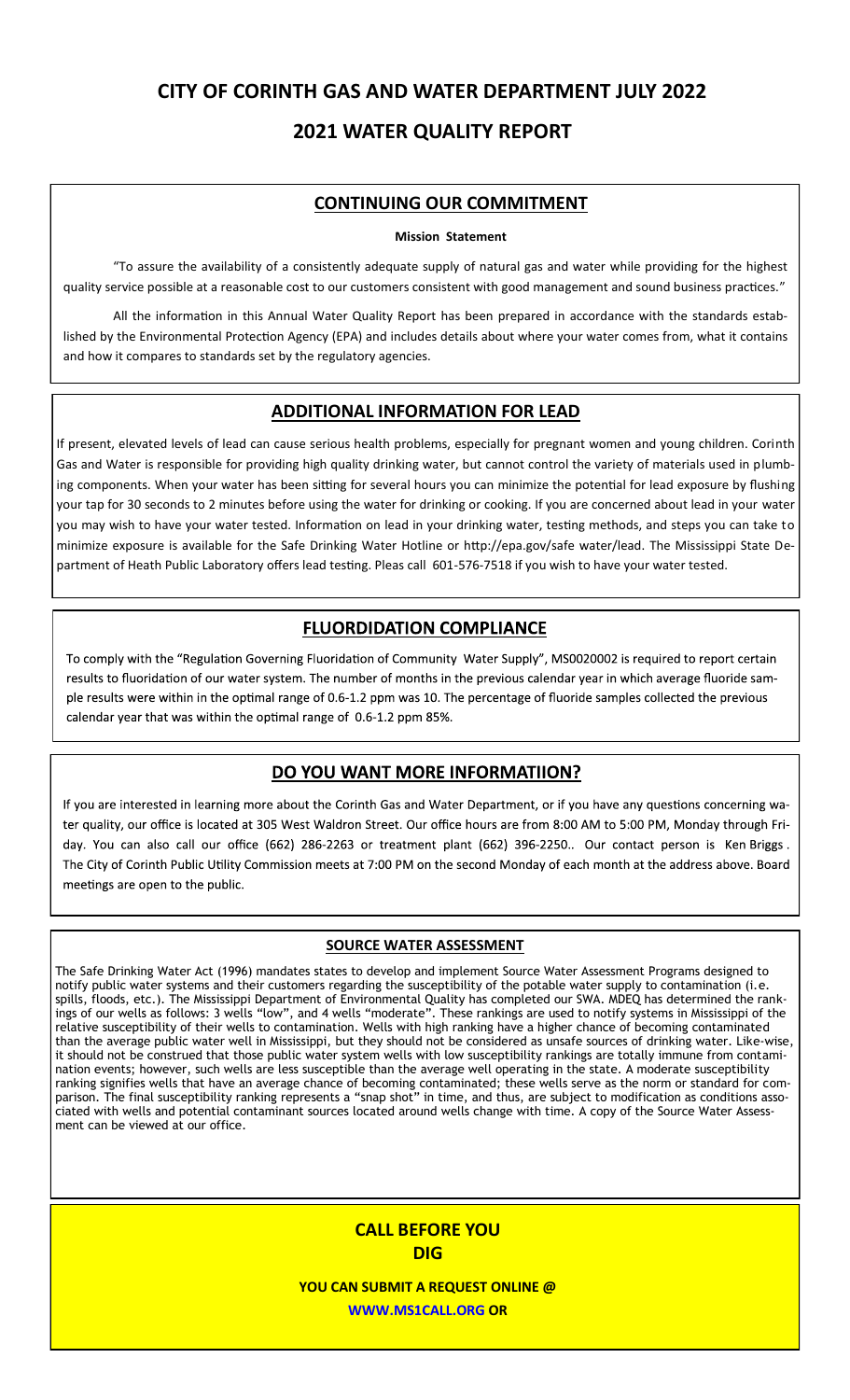#### **TREATED WATER QUALITY SUMMARY**

The table below lists all of the drinking water contaminants that we detected during the 2021 calendar year. The presence of contaminants in the water does not necessarily indicate that the water poses a health risk. Except as indicated, the data presented in this table is from testing done in the calendar year of the report. The EPA or the State requires us to monitor for certain contaminants less than once per year because the concentrations of these contaminants do not change frequently.

| <b>INORGANIC CONTAMINATS</b>                                                                                                                |               |             |                   |                       |                                    |             |                  |                                                  |  |  |  |  |
|---------------------------------------------------------------------------------------------------------------------------------------------|---------------|-------------|-------------------|-----------------------|------------------------------------|-------------|------------------|--------------------------------------------------|--|--|--|--|
| CONTAMINANT                                                                                                                                 | <b>MCL</b>    | <b>MCLG</b> | <b>YOUR WATER</b> | <b>RANGE DETECTED</b> |                                    | <b>YEAR</b> | VIOLATION        | <b>TYPICAL SOURCE</b>                            |  |  |  |  |
| ARSENIC                                                                                                                                     | .010 PPM      | N/A         | 0.0006 PPM        | .0006 PPM             |                                    | 2021        | <b>NO</b>        | <b>EROSION OF NATURAL DEPOSITS</b>               |  |  |  |  |
| <b>BARIUM</b>                                                                                                                               | 2 PPM         | N/A         | 0.0185 PPM        | 0.0185 PPM            |                                    | 2021        | <b>NO</b>        | <b>EROSION OF NATURAL DEPOSITS</b>               |  |  |  |  |
| <b>CHROMIUM</b>                                                                                                                             | 0.1 PPM       | N/A         |                   | $< 0.0005$ PPM        |                                    | 2021        | <b>NO</b>        | <b>EROSION OF NATURAL DEPOSITS</b>               |  |  |  |  |
| <b>FLUORIDE</b>                                                                                                                             | 4 PPM         | N/A         | 0.873 PPM         | 0.873 PPM             |                                    | 2021        | <b>NO</b>        | <b>EROSION OF NATURAL DEPOSITS</b>               |  |  |  |  |
| LEAD                                                                                                                                        | AL=0.015MG/L  | N/A         | $0.001$ MG/L      | $0.0005 - 0.0035MG/L$ |                                    | 2021        | <b>NO</b>        | <b>CUSTOMER PLUMBING AND SERVICE CONNECTIONS</b> |  |  |  |  |
| <b>COPPER</b>                                                                                                                               | AL=1.3 $MG/L$ | N/A         | $0.1$ MG/L        | $0.0008 - 0.07MG/L$   |                                    | 2021        | <b>NO</b>        | <b>CUSTOMER PLUMBING AND SERVICE CONNECTIONS</b> |  |  |  |  |
| <b>ADDITIONAL CONTAMINATS</b>                                                                                                               |               |             |                   |                       |                                    |             |                  |                                                  |  |  |  |  |
| CONTAMINANT                                                                                                                                 | <b>MCL</b>    | <b>MCLG</b> | <b>YOUR WATER</b> | <b>RANGE DETECTED</b> |                                    | <b>YEAR</b> | VIOLATION        | <b>TYPICAL SOURCE</b>                            |  |  |  |  |
| <b>COLIFORM</b>                                                                                                                             | 1 POSITIVE    | 0 POSITIVE  | <b>O POSITIVE</b> |                       |                                    | 2021        | <b>NO</b>        | NATRURALLY PRESENT IN THE ENVIRONMENT            |  |  |  |  |
| <b>DISINFECTION BY-PRODUCTS</b>                                                                                                             |               |             |                   |                       |                                    |             |                  |                                                  |  |  |  |  |
| <b>CONTAMINANT</b>                                                                                                                          | MCL           | <b>MCLG</b> | <b>YOUR WATER</b> | <b>RANGE DETECTED</b> |                                    | <b>YEAR</b> | <b>VIOLATION</b> | <b>TYPICAL SOURCE</b>                            |  |  |  |  |
| <b>CHLORINE</b>                                                                                                                             | 4 MG/L        | N/A         | $1.50$ MG/L       | $0.80 - 2.20$ MG/L    |                                    | 2021        | <b>NO</b>        | WATER ADDITIVE TO CANTROL MICROBES               |  |  |  |  |
| <b>TRIHALOMETHANES</b>                                                                                                                      | 80 PPB        | N/A         | <b>30.4 PPB</b>   | 17.4 - 30.4 PPB       |                                    | 2021        | <b>NO</b>        | BY-PRODUCT OF DRINKING WATER CHLORINATION        |  |  |  |  |
| <b>HALOACETIC ACID</b>                                                                                                                      | <b>60 PPB</b> | N/A         | <b>27.7 PPB</b>   | $4.52 - 27.7$ PPB     |                                    | 2021        | <b>NO</b>        | BY-PRODUCT OF DRINKING WATER CHLORINATION        |  |  |  |  |
| UNREGULATED CONTAMINATS                                                                                                                     |               |             |                   |                       |                                    |             |                  |                                                  |  |  |  |  |
| <b>CONTAMINANT</b><br>MCL<br><b>MCLG</b><br><b>YOUR WATER</b><br><b>RANGE DETECTED</b><br>VIOLATION<br><b>TYPICAL SOURCE</b><br><b>YEAR</b> |               |             |                   |                       |                                    |             |                  |                                                  |  |  |  |  |
| HAAS <sub>16</sub>                                                                                                                          |               |             |                   | 12.32-46.03 PPB       |                                    | 2018        |                  |                                                  |  |  |  |  |
| HAA6Br <sub>16</sub>                                                                                                                        |               |             |                   | 2.41-6.73 PPB         |                                    | 2018        |                  |                                                  |  |  |  |  |
| $HAAB_{18}$                                                                                                                                 |               |             |                   | 14.14-52.43 PPB       |                                    | 2018        |                  |                                                  |  |  |  |  |
| MANGANESE                                                                                                                                   | .5 PPM        |             |                   | .4-.43 PPB            |                                    | 2018        | <b>NO</b>        | NATURALLY OCCURING ELEMENT                       |  |  |  |  |
| 2-PROPEN-1-OL                                                                                                                               |               |             | 1 PPM             |                       |                                    | 2018        |                  |                                                  |  |  |  |  |
| SODIUM                                                                                                                                      | 20 PPM        |             | <b>1.68 PPM</b>   | 1.65 - 1.68 PPM       |                                    | 2021        | <b>NO</b>        | ROAD SALT WATER TREATMENT CHEMICALS AND SEWAGE   |  |  |  |  |
| RADIOACTIVE CONTAMINATS                                                                                                                     |               |             |                   |                       |                                    |             |                  |                                                  |  |  |  |  |
|                                                                                                                                             | <b>MCL</b>    |             | <b>YOUR WATER</b> |                       |                                    |             |                  |                                                  |  |  |  |  |
| CONTAMINANT                                                                                                                                 | 5 Pcl/L       | <b>MCLG</b> | $.4$ Pci/l        | <b>RANGE DETECTED</b> |                                    | <b>YEAR</b> | <b>VIOLATION</b> | <b>TYPICAL SOURCE</b>                            |  |  |  |  |
| RADIUM-226                                                                                                                                  |               |             | 2016              | <b>NO</b>             | <b>EROSION OF NATURAL DEPOSITS</b> |             |                  |                                                  |  |  |  |  |
| <b>TOTAL ORGANIC CARBON (TOC)</b>                                                                                                           |               |             |                   |                       |                                    |             |                  |                                                  |  |  |  |  |
| CONTAMINANT                                                                                                                                 | <b>MCL</b>    | <b>MCLG</b> | <b>YOUR WATER</b> | <b>RANGE DETECTED</b> | SAMPLE DATE                        |             | <b>VIOLATION</b> | <b>TYPICAL SOURCE</b>                            |  |  |  |  |
| <b>TOC</b>                                                                                                                                  | <b>TT</b>     | N/A         | 1.2(Ave.)         | $0.7 - 1.6$           | MONTHLY/2021                       |             | <b>NO</b>        | NATRURALLY PRESENT IN THE ENVIRNMENT             |  |  |  |  |
| <b>CAYNIDE SAMPLING</b>                                                                                                                     |               |             |                   |                       |                                    |             |                  |                                                  |  |  |  |  |

| <b>CATIVIDE SAIVIFLING</b> |        |             |                   |       |             |    |                                                                                          |  |  |  |  |
|----------------------------|--------|-------------|-------------------|-------|-------------|----|------------------------------------------------------------------------------------------|--|--|--|--|
| CONTAMINANT                | MCL    | <b>MCLG</b> | <b>YOUR WATER</b> | RANGE | SAMPLE DATE |    | <b>TYPICAL SOURCE</b>                                                                    |  |  |  |  |
| <b>TYANIDE</b>             | 0.2PPM |             | $< 0.015$ PPM     | N/A   | 2021        | NΟ | DISCHARGE FROM STEEL/METAL FACTORIES; DISCHARGE FROM PLASTIC<br>AND FERTILIZER FACTORIES |  |  |  |  |
| .                          |        |             |                   |       |             |    |                                                                                          |  |  |  |  |

**ASBESTOS RESULTS**

PWS IS # MS0020002 collected and had analyzed on 9/10/2019 a water sample of asbestos. The results of the test are as follows:

Lab Sample Number 041923284 for ms0020002 results for asbestos were None Detected for at a concentration of <.16MFL.

### **EXPLANTION OF REASONS FOR MONITORING UNREGULATER CONTAMINANTS**

Unregulated contaminants are those for which EPA has not established drinking water standards. The purpose of unregulated contaminant monitoring is to assist EPA in determining the occurrence of unregulated contaminants in drinking water and whether future regulations is warranted.

### **TABLE OF DEFINITIONS**

**AL (Action Level):** The concentration of a contaminant which, if exceeded, triggers a treatment of other requirements which a water system must follow.

**MCL (Maximum Contaminant Level):** The highest level of a contaminant that is allowed in drinking water. Primary MCLs are set as close to the MCLGs as is economically and technologically feasible.

**MCLG (Maximum Contaminant Level Goal):** The level of a contaminant in drinking water below which there is no known or expected risk to health. MCLGs are set by the U. S. Environmental Protection Agency.

**MRDL (Maximum Residual Disinfectant Level):** The level of a disinfectant added for water treatment that may not be exceeded at the consumer's tap.

**MRDLG (Maximum Residual Disinfectant Level Goal):** The level of a disinfectant added for water treatment below which there is no known or expected risk to health. MRDLs are set by the U. S. Environmental Protection Agency.

**MRL (Minimal Risk Level)** Estimate of the daily human exposure to a hazardous substance that is likely to be without appreciable risk of adverse noncancerous health effects over a specified duration of exposure.

**NA:** Not applicable.

**ppb (parts per billion):** One part substance per billion parts of water, or

Ug/l micrograms per liter.

**ppm ( parts per million):** One part substance per million parts water, or mg/l milligrams per liter.

PDWS (Primary Drinking Water Standards): MCL's and MRDL's for contaminants that affect health along with the requirements for monitoring, reporting and treatment.